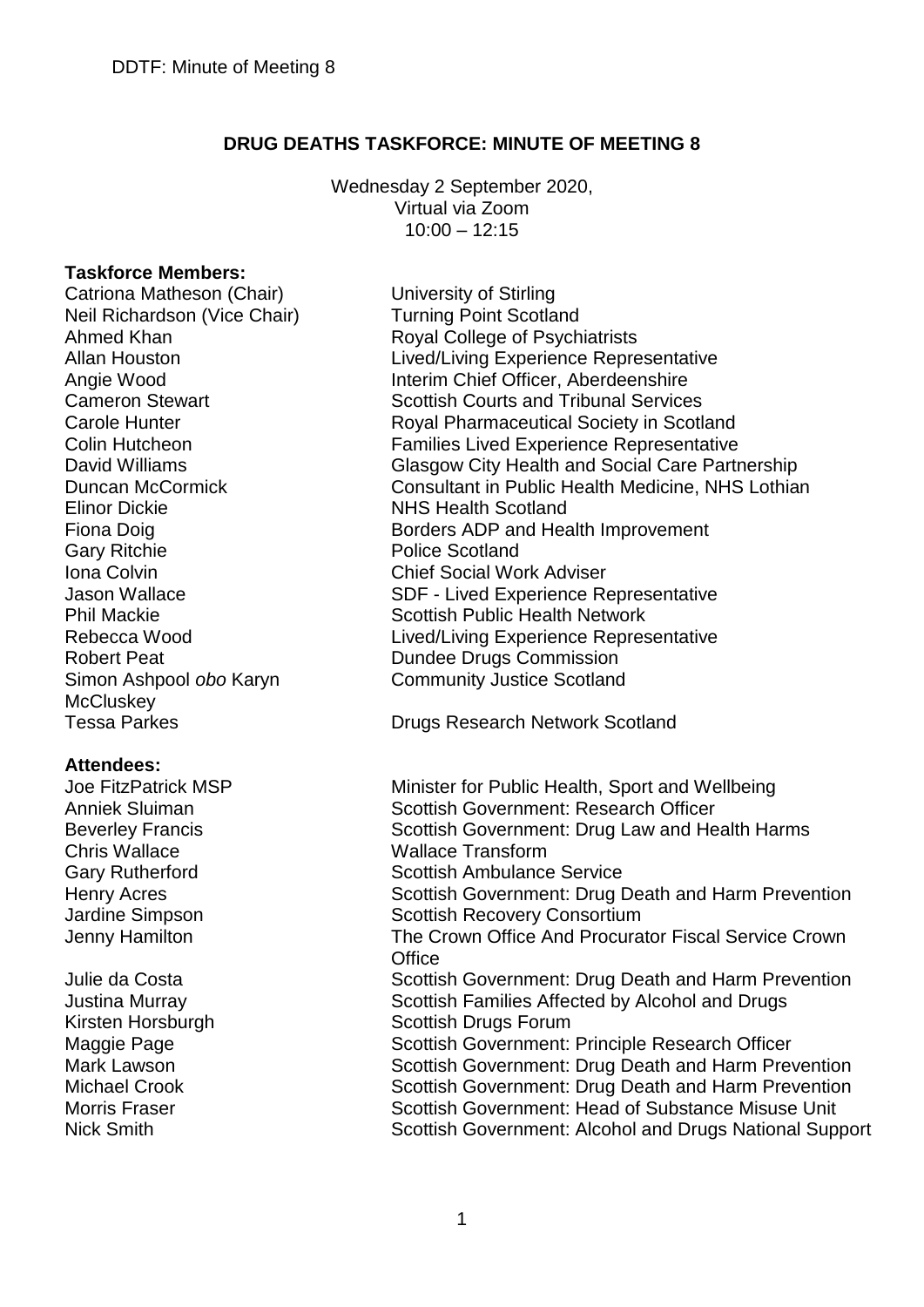**Apologies:**

Crown Office and Procurator Fiscal Service Carey Lunan **Carey Lunan** Royal College General Practitioners in Scotland Lesley McDowall **Scottish Prison Service** Nicola Dickie<br>
Richard Watson<br>
Recovery Community Lived Experience Recovery Community Lived Experience Representative Susanne Millar **Glasgow City Health and Social Care Partnership** 

# **Introduction**

- 1. The Chair welcomed members to the eighth meeting of the Taskforce, specifically Angie Wood and Jason Wallace who were attending their first meeting.
- 2. Minutes of the previous meeting (29 July) have been approved and will be published on the Scottish Government and the Drug Deaths Taskforce websites.
- 3. Actions from the minutes to be followed up :
	- Effective outreach models to be considered by the MAT sub-group.
	- Evaluation report from Glasgow City Centre to be shared by Carole.
	- Consultation event webinar with ADP's. Michael to action.
	- Scottish Ambulance Service and the sharing of non-fatal overdose information - progress has slowed down during Covid-19. A draft national informal agreement will be presented at the next DDTF meeting. Gary agreed that he was happy to pick up with local areas. Phil agreed to share PHS guidance.
	- Good Samaritan proposal still to be considered by the CJL sub-group to be funded by the underspend.

# **Accountability Discussion**

- 4. Learnings from Dundee (Robert Peat). ADP's work effectively if the right people are included such that they can make decisions to act. It is important that membership needs to be inclusive of lived and living experience and families. Population Health assessments must be kept up to date. There must also be clarity of reporting of outcomes and how they are delivering any strategic work and plan for action. It is also important that ADP's be supported by the wider community partnerships and chief officers of the voluntary organisations and statutory sector. Elected members can also support ADP's and shared governance committee. ADP's should have an independent chair.
- 5. (Fiona Doig) There is also recognition at local level that drug deaths are a priority. Change has happened but the capacity within support teams will also need be built up into the wider systems. The way recommendations from the DDTF or its sub-groups are communicated is key, likewise how ongoing work is presented back needs considered. As a network Borders ADP is supported by the National Team and often ADP's are mostly linked with neighbouring ADP's.
- 6. (Angie Wood) From the Chief Officer perspective conversations around accountability and partnership working are necessary to ensure that the desire for accountability does not get in the way of the important and complex partnership's needed to develop. How ADP's fit in with the new Health and Social Care partnerships and IJB's needs considered.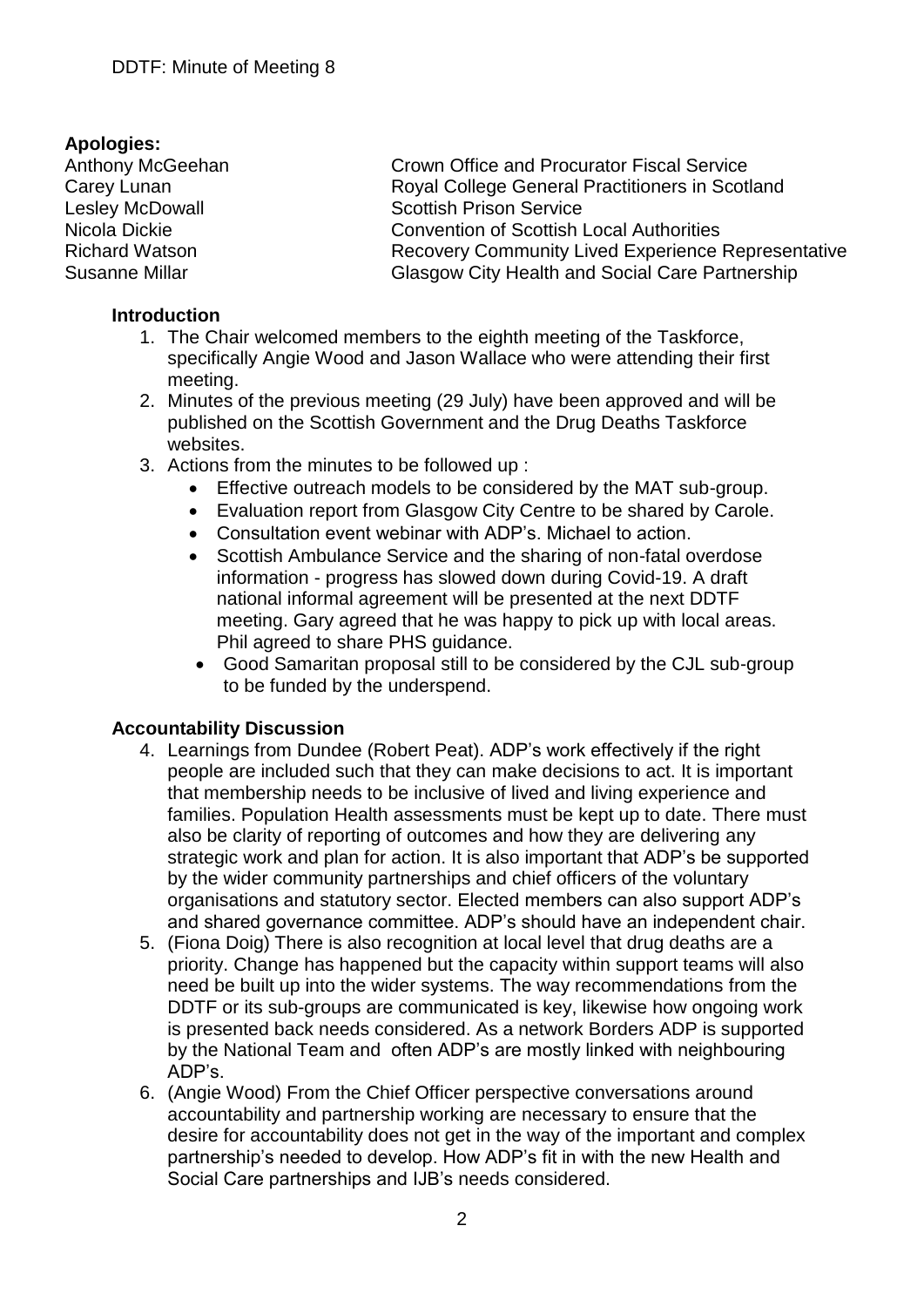- 7. In discussion, the following points were made:
	- a) First item to consider is that the DDTF Chair make contact with the Chair of the Review of Adult Health and Social Care. The Minister's input will be valuable. Not all Health and Social Care Partnerships have Children and Families and Justice services included.
	- b) Community Pharmacy delivers across Scotland a significant amount of harm reduction activities. There are no formal links to ADP's and this has a direct impact on DRD. Each Health Board will have someone who has responsibility for the community pharmacy contracts with the Health Board. There needs to be some way to link in especially around dispensing and pharmaceutical care issues.
	- c) Suggestion that ADP chair should be independent and if SG can support this in the way of a letter setting out what is expected of ADP's and IJB's. ADP's have a broad area to respond to and this will be a challenge. In the ADP 3 year plans there are different lists to respond to. Maybe a combination of priorities be put together so that most important ones do not get missed. An immediate focus on MAT and ensuring individuals have access and a choice and the support to stay on that treatment. This was not in the Programme for Government.
	- d) Regarding the focus of the priorities for ADP's, this should be relative to the local population. Strengthen accountability to the local population and to local structures.
	- e) Regulation on the quality of the services delivered on accountability needs to be equal. Registered services will be inspected but those not registered are not subject to regulation.
	- f) There is the opportunity now for the TF to make recommendations on the blockages and barriers caused by complexity in the system. A consensus recommendation on streamlining and removing 'red tape' should be developed for SG and local areas.
	- g) [The DDTF was set up as an advisory committee to coordinate and drive action to reduce drug related deaths. Accountability for delivery is important, but it not be the role of the DDTF to decide how and who should be accountable!]

# **Stigma Strategy: Role of the Taskforce**

- 8. Stigma document has now been published and can be found on the DDTF website.
- 9. A paper had been provided which set out the suggestion of a pledge and/or charter. The implementation of a Charter will be with SG. Those who sign up to the Charter may receive some form of recognition to confirm their participation and commitment.
- 10.It was suggested that a draft charter be drawn up, including general suggestions at national level but which would also be sensitive and adaptable at a local level.
- 11.In discussion, the following points were made:
	- a) The media is a part of this. Negative publicity cannot be changed. A cultural change needs to happen.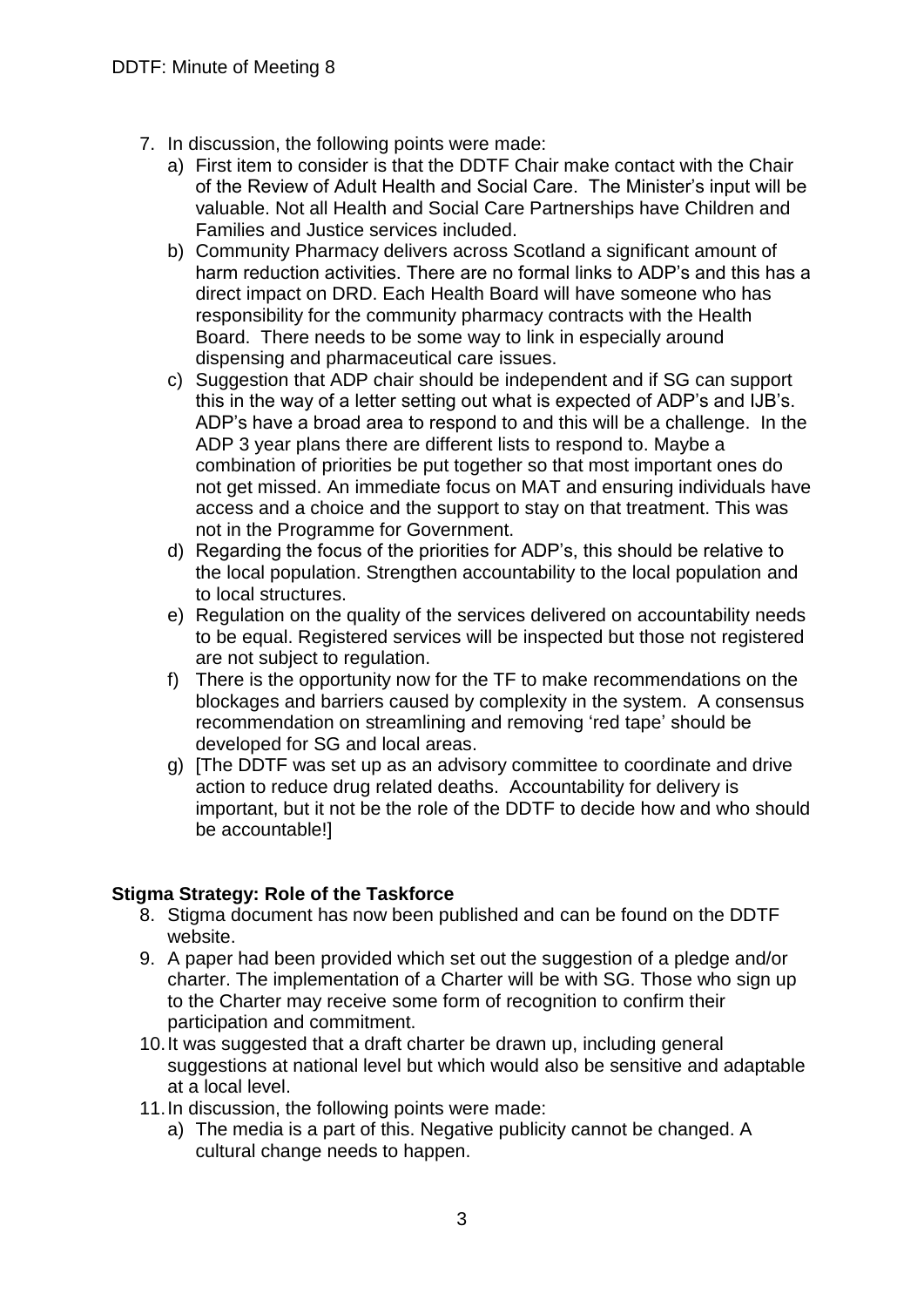- b) The media is the main issue but do we have any authority over the sensationalism they wish to portray? We (DDTF) could ask news editors to sign up. Appealing to Union of Journalists too would be good allies.
- c) Stigma video was launched on the DDTF website to mark Overdose Awareness Day (31 August).
- d) It is important that those with lived and living experience be advocating for themselves eg as happens in Canada. A drug user union could advise on what language is acceptable.
- e) A Charter is designed to be practical and not like a strategy. Anyone providing service or support including family unions can sign up to the Charter to raise awareness to stigma and to be changing behaviour. The Charter can hold service providers accountable. Bad practice can be called out. There is an action plan and the TF has played a vital role in strengthening the action plan as part of RRR.
- f) A Charter should be a basis for a coordinated campaign through all structural/systematic channels- nationally and locally -same messages-]
- g) Any Media requests made to members be directed to the website for guidance on non-stigmatising representation.
- **Action:** Members to share any examples of Charters and any suggestions of organisations to be included in the drafting of the document.
- **Action:** Secretariat to work on a paper to share with the DDTF reference groups for comment. To be revisited at next DDTF meeting.

# **Evidence Papers**

- 12. Three evidence papers were shared in advance:-
	- I. Benzodiazepines about the challenge of the street benzo's and how to manage it. Research done through Drug Research Network and evidence has been gathered from clinicians and prescribers to get their view around safe supply and interviews with people who have used street benzo's. As a follow up from the last meeting a webinar to be set up with SDF as a consultation element to the wider network of stakeholders.
	- II. Learning from British Columbia this is evidence from another part of the world where a public health emergency declared. 3 to 4 years taken before a significant drop in DRD.
	- III. Raise awareness that there is work going on with Public Health Scotland and the analyst team. Involves linking data on drug deaths with other Health and Social information to understand the population better.
- 13.In discussion, the following point was made:
	- a) Under the Equality Act 2010, addiction is not seen as a disability and thus not included as protected characteristic, as it impedes a person's day to day functions.

# **Rights, Respect and Recovery – links to DDTF Work**

- 14.Nick Smith presented on delivering RRR and the role of the TF within this work.
- 15.Main points covered were: